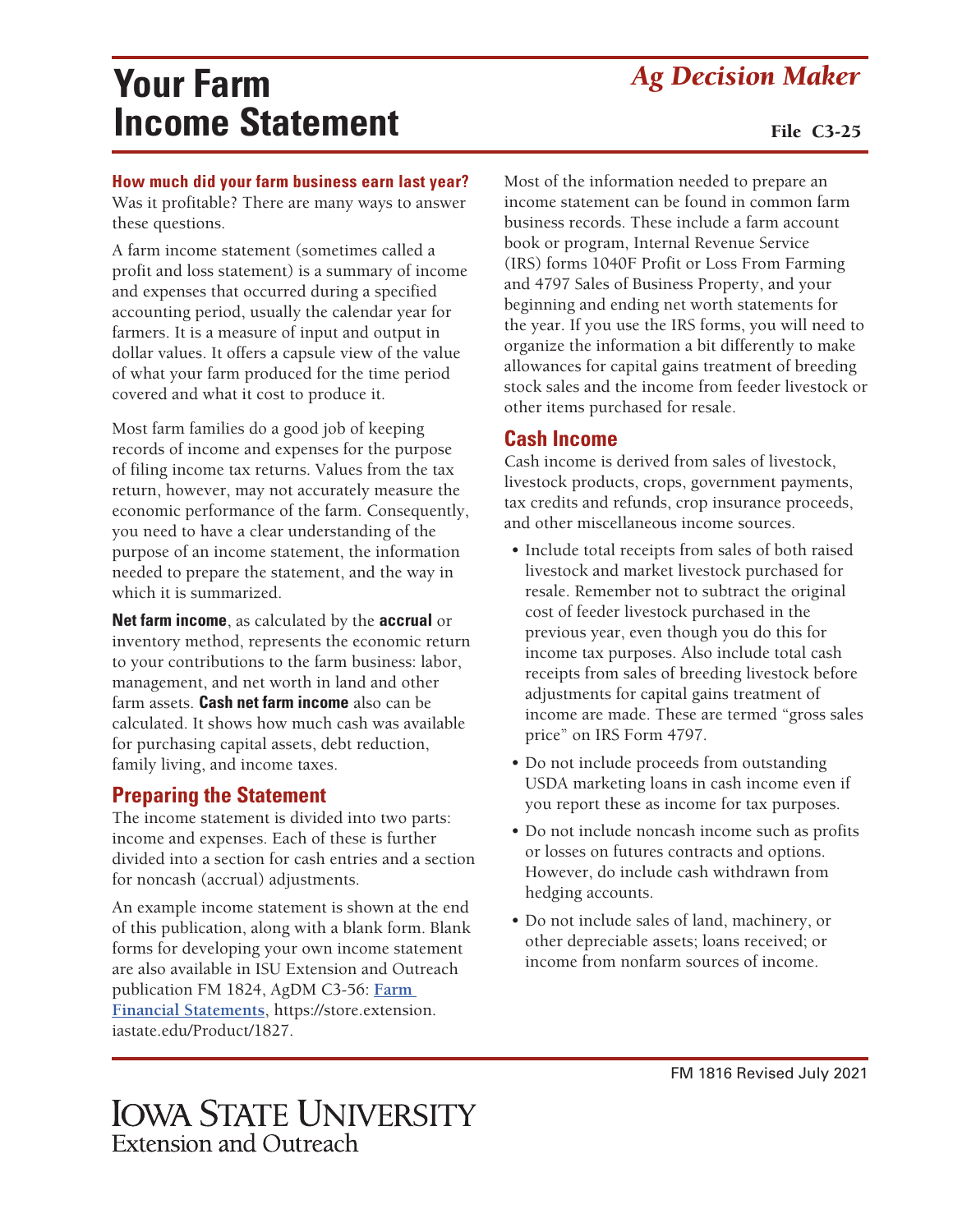#### **Adjustments to Income**

Not all farm income is accounted for by cash sales. Changes in inventory values can either increase or decrease the net farm income for the year. Changes in the values of inventories of feed and grain, market livestock, and breeding livestock can result from increases or decreases in the quantity of these items on hand or changes in their unit values (see Example 1). Adjusting for inventory changes ensures that the value of farm products is counted in the year they are produced rather than the year they are sold. Subtract beginning of the year values from end of the year values to find the net adjustment.

#### **Example 1**

The beginning inventory of feeder pigs consists of 420 head valued at \$75 each, or \$31,500. Ending inventory is 450 head valued at \$50 each, or \$22,500. Inventory value decreased by \$9,000 even though the number of pigs on hand increased by 30 head. The decline in value per head more than offset the increase in numbers, and could have been due to lower market prices and/or lighter weight of the pigs.

Changes in the market values of land, buildings, machinery, and equipment (except for depreciation) are not included in the income statement unless they are actually sold. Accounts receivable and unpaid patronage dividends are included, however, because they reflect income that has been earned but not yet received.

#### **Cash Expenses**

All cash expenses involved in the operation of the farm business during the business year should be entered into the expense section of the income statement. These can come from Part II of IRS Schedule F. Under livestock purchases include the value of breeding livestock as well as market animals.

• Do not include death loss of livestock as an expense. This will be reflected automatically by a lower ending livestock inventory value.

- Income tax and Social Security tax payments are considered personal expenses and should not be included in the farm income statement, unless the statement is for a farm corporation.
- Interest paid on all farm loans or contracts is a cash expense, but principal payments are not.
- Do not include the purchase of capital assets such as machinery and equipment. Their cost is accounted for through depreciation. Land purchases also are excluded.
- You may wish to exclude wages paid to family members because these also are income to the family.
- Include cash deposits made to hedging accounts.

#### **Adjustment to Expenses**

Some cash expenses paid in one year may be for items not actually used until the following year. These include feed and supply inventories, prepaid expenses, and investments in growing crops. Subtract the ending value of these from the beginning value to find the net adjustment (see Example 2).

#### **Example 2**

Beginning inventory of fertilizer was zero. Closing inventory is worth \$11,000. Fertilizer purchases during the year were \$16,000, all paid for. The change in inventory is a positive \$11,000. Even though \$16,000 is shown for cash expense, only \$5,000 (\$16,000 − \$11,000) is charged to the farm operation during the year covered. The \$11,000 of fertilizer still unused will be the beginning inventory value for the following year, and will be included in that year's expenses.

Other expenses may be incurred in one year but not paid until the following year or later, such as farm taxes due, and other accounts payable. Record accounts payable so that products or services that have been purchased but not paid for are counted. However, do not include any items that already appear under cash expenses. Subtract the beginning total of these items from the ending totals to find the net adjustment. Note that interest expense due is not included until later, after net farm income from operations is calculated.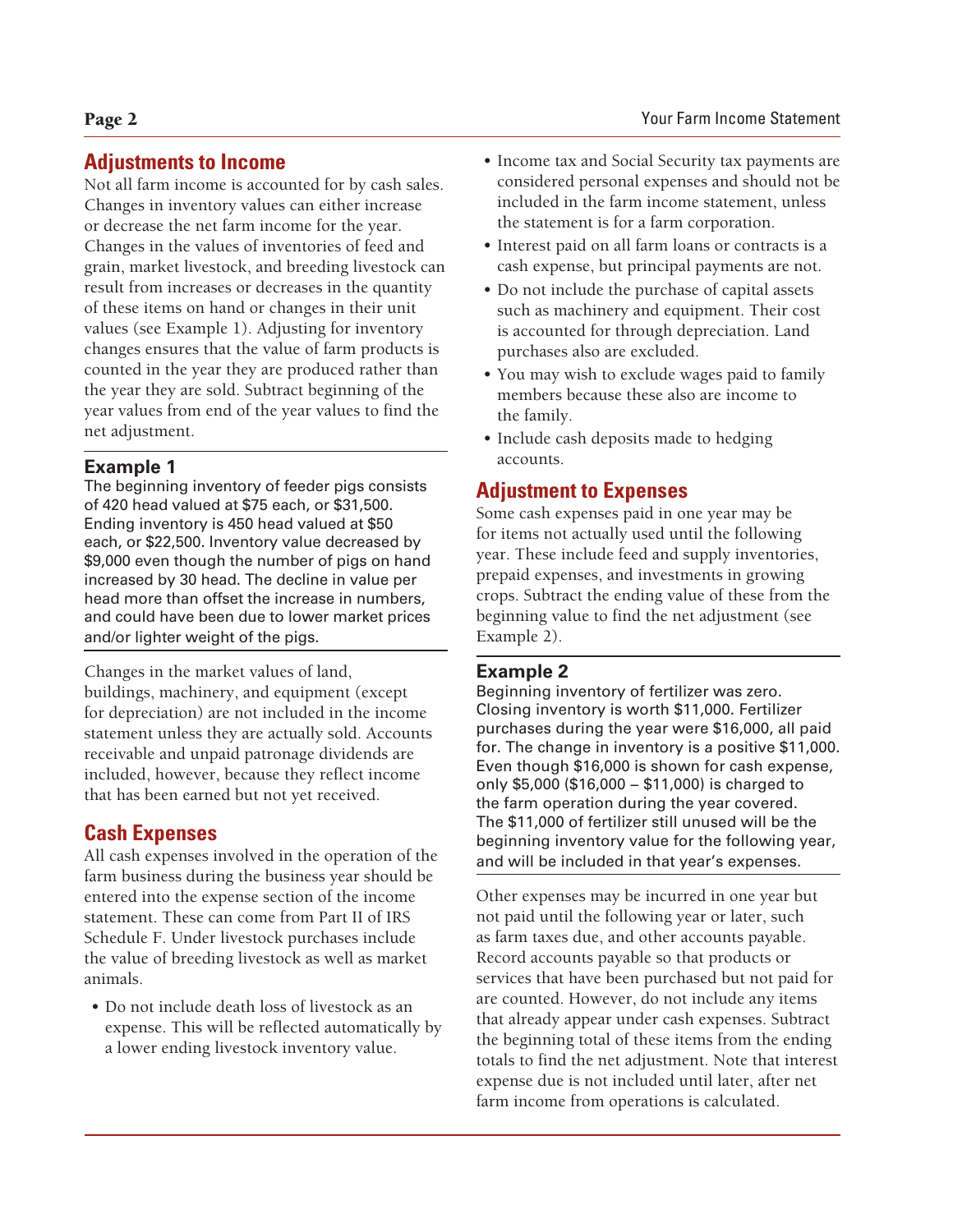Depreciation is the amount by which machinery, equipment, buildings, and other capital assets decline in value due to use and obsolescence. The depreciation deduction allowed on your income tax return can be used, but you may want to calculate your own estimate based on more realistic depreciation rates. One simple procedure is to multiply the value of these assets at the end of the year by a fixed rate, such as 10%. This way you can group similar items, such as machinery, rather than maintain separate records for each item.

If you include breeding livestock under beginning and ending inventories, do not include any depreciation expense for them.

The beginning and ending net worth statements for the farm are a good source of information about inventory values and accounts payable and receivable: ISU Extension and Outreach publication FM 1791, AgDM C3-20: **[Your Net](https://store.extension.iastate.edu/Product/1814)  [Worth Statement](https://store.extension.iastate.edu/Product/1814)**, [https://store.extension.iastate.](https://store.extension.iastate.edu/Product/1827) [edu/Product/1814, provides more detail on how to](https://store.extension.iastate.edu/Product/1827)  [complete a net worth statement.](https://store.extension.iastate.edu/Product/1827)

[ISU Extension and Outreach publication FM 1824,](https://store.extension.iastate.edu/Product/1827)  AgDM C3-56: **[Farm Financial Statements](https://store.extension.iastate.edu/Product/1827)**, [https://store.extension.iastate.edu/Product/1827,](https://store.extension.iastate.edu/Product/1827)  [contains schedules for listing adjustment items for](https://store.extension.iastate.edu/Product/1827)  [both income and expenses. Use the same values](https://store.extension.iastate.edu/Product/1827)  [that are shown on your beginning and ending net](https://store.extension.iastate.edu/Product/1827)  [worth statements for completing adjustments to](https://store.extension.iastate.edu/Product/1827)  [your net income for the year.](https://store.extension.iastate.edu/Product/1827)

#### **Summarizing the Statement**

You have now accounted for cash farm income and cash expenses (excluding interest). You also have accounted for depreciation and changes in inventory values of farm products, accounts payable, and prepaid expenses. You are now ready to summarize two measures of farm income.

#### **Net Farm Income from Operations**

Subtract total farm expenses from gross farm revenue. The difference is the net income generated from the ordinary production and marketing activities of the farm, or **net farm income from operations**.

#### **Interest Expense**

Interest is considered to be the cost of financing the farm business rather than operating it. Net interest expense is equal to cash interest expense adjusted for beginning and ending accrued interest.

#### **Capital Gains and Losses**

Some years income is received from the sale of capital assets such as land, machinery, and equipment. The sale price may be either more or less than the cost value (or basis) of the asset.

For depreciable items the cost value is the original value minus the depreciation taken. For land it is the original value plus the cost of any nondepreciable improvements made. The difference between the sale value and the cost value is a capital gain or loss. For purposes of the farm income statement, capital gain would also include the value of "recaptured depreciation" from the farm tax return. Information for calculating capital gains and losses can come from the depreciation schedule or IRS Form 4797.

Sales of breeding livestock can be handled two ways: (1) record sales and purchases as cash income and expenses, and adjust for changes in inventory, or (2) record capital gains or losses when animals are sold and include depreciation as an expense. Either method can be used, but do not mix them.

#### **Net Farm Income**

Subtract interest expense, then add capital gains or subtract capital losses from net farm income from operations to calculate net farm income. This represents the income earned by the farm operator's own capital, labor, and management ability. It also represents the value of everything the farm produced during the year, minus the cost of producing it.

### **Further Analysis**

Net farm income is an important measure of the profitability of your farm business. Even more can be learned by comparing your results with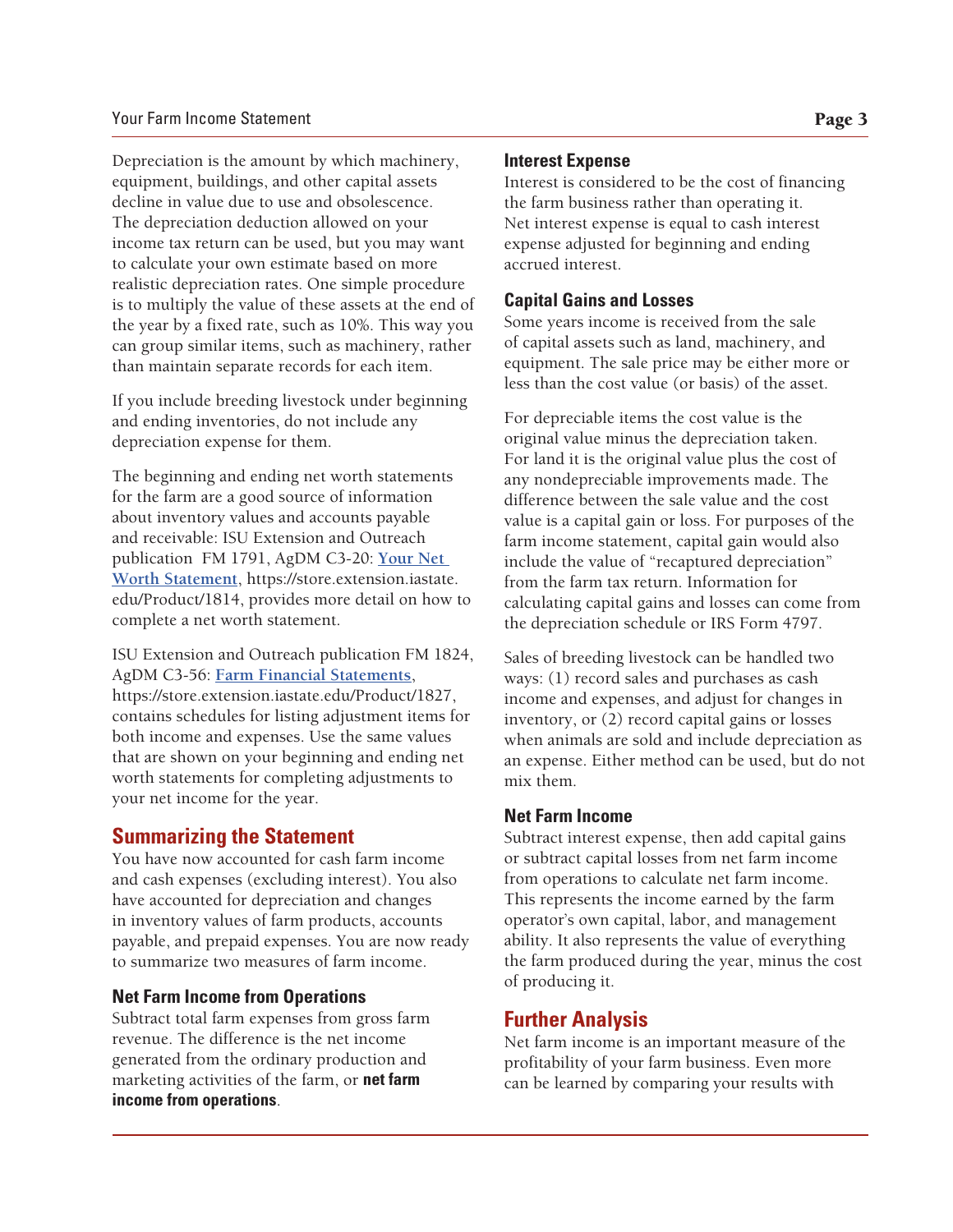those for other similar farms. ISU Extension and Outreach publication FM 1845, AgDM C3-55: **[Financial Performance Measures for Iowa Farms](https://store.extension.iastate.edu/Product/1837)**, <https://store.extension.iastate.edu/Product/1837>, [contains information about typical income levels](http://contains information about typical income levels generated by Iowa farms. It also illustrates other )  [generated by Iowa farms. It also illustrates other](http://contains information about typical income levels generated by Iowa farms. It also illustrates other )  [important measures and ratios that can help you](http://contains information about typical income levels generated by Iowa farms. It also illustrates other )  [evaluate the profitability, liquidity, and solvency](http://contains information about typical income levels generated by Iowa farms. It also illustrates other )  [of your own business over time.](http://contains information about typical income levels generated by Iowa farms. It also illustrates other )

#### **Other Financial Statements**

Two other financial statements are often used to summarize the results of a farm business. While they are not as common as the net income statement and the net worth statement, they do provide useful financial information.

#### **Statement of Cash Flows**

A statement of cash flows summarizes all the cash receipts and cash expenditures that were received or paid out during the accounting year. It is sometimes called a flow of funds statement. Unlike the net income statement, it does not measure the profitability of the business. It merely shows the sources and uses of cash. The statement of cash flows is divided into five sections:

- cash income and cash expenses
- purchases and sales of capital assets
- new loans received and principal repaid
- nonfarm income and expenses (sole proprietor)
- beginning and ending cash on hand

If all cash flows are accurately recorded, the total sources of cash will be equal to the total uses of cash. If a significant difference exists, the records should be carefully reviewed for errors and omissions.

An example of a statement of cash flows is found at the end of this publication, along with a blank form.

#### **Statement of Owner Equity**

The statement of owner equity ties together net farm income and the change in net worth. Net worth will increase or decrease during the accounting year based on three factors:

- net farm income (accrual)
- net nonfarm withdrawals (nonfarm income minus nonfarm expenditures)
- adjustments to the market value of capital assets (affects market value net worth only)

If these factors are recorded accurately and added to the beginning net worth of the farm, the result will equal the ending net worth.

An example of a statement of owner equity is found at the end of this publication, along with a blank form.

Further resources on financial information can be found on the **[Ag Decision Maker website](http://www.extension.iastate.edu/agdm/wdfinancial.html)**, www. extension.iastate.edu/agdm/wdfinancial.html.

- Decision Tool C3-26, **[Cash to Accrual Net](https://www.extension.iastate.edu/agdm/wholefarm/xls/c3-26accrualnfi.xlsx)  [Farm Income Worksheet](https://www.extension.iastate.edu/agdm/wholefarm/xls/c3-26accrualnfi.xlsx)**, www.extension. iastate.edu/agdm/wholefarm/xls/ c3-26accrualnfi.xlsx
- Decision Tool C3-56, **[Comprehensive](https://www.extension.iastate.edu/agdm/wholefarm/xls/c3-56comprfinstatements.xlsx)  [Financial Statements](https://www.extension.iastate.edu/agdm/wholefarm/xls/c3-56comprfinstatements.xlsx)**, [www.extension.](https://www.extension.iastate.edu/agdm/wholefarm/xls/c3-56comprfinstatements.xlsx) [iastate.edu/agdm/wholefarm/xls/c3-](https://www.extension.iastate.edu/agdm/wholefarm/xls/c3-56comprfinstatements.xlsx) [56comprfinstatements.xlsx](https://www.extension.iastate.edu/agdm/wholefarm/xls/c3-56comprfinstatements.xlsx)

This institution is an equal opportunity provider. For the full non-discrimination statement or accommodation inquiries, go to **www.extension. iastate.edu/diversity/ext**.

**Prepared by William Edwards, retired extension economist agdm@iastate.edu**

**[www.extension.iastate.edu/agdm](http://www.extension.iastate.edu/agdm ) [store.extension.iastate.edu](http://store.extension.iastate.edu)**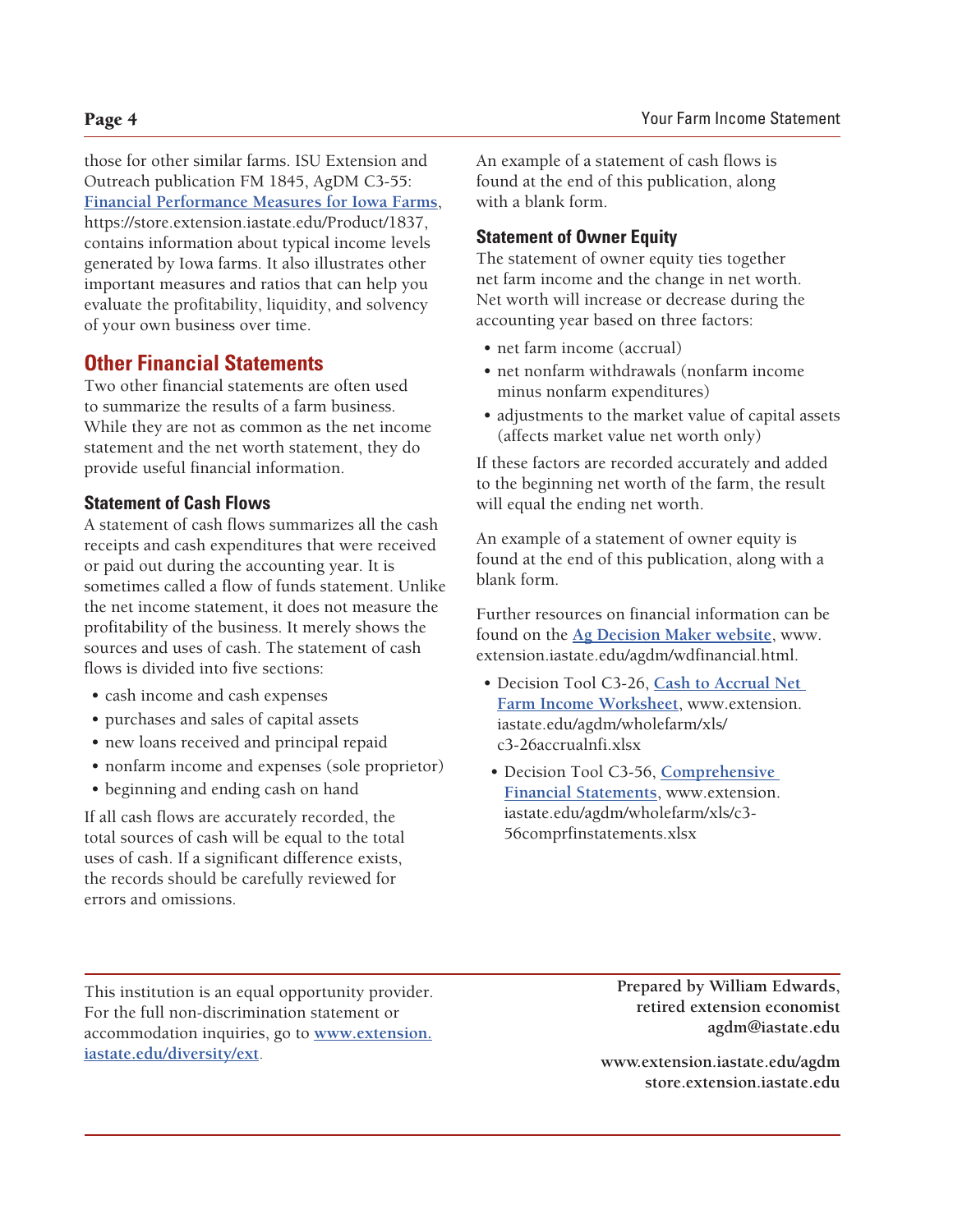### **Net Farm Income Statement Example**

#### Name **Cyclone Farm Year 2019**

| <b>Income</b>                                         |           |                                                                        |                  |               |
|-------------------------------------------------------|-----------|------------------------------------------------------------------------|------------------|---------------|
| Cash Income (numbers in () refer to IRS Schedule F)   |           | <b>Income Adjustments</b>                                              | <b>Beginning</b> | <b>Ending</b> |
| Sales of livestock bought for resale (1a)             | \$423,735 | Hedging accounts balance                                               | \$41,500         | \$47,909      |
| Sales of raised livestock, grain, etc. (2)            | 451,028   | Crops held for sale or feed                                            | 538,150          | 489,105       |
| Cooperative distributions paid (3a)                   | 4,280     | Market livestock                                                       | 296,160          | 329,403       |
| Agricultural program payments (4a)                    |           | Accounts receivable                                                    | 15,445           |               |
| Crop insurance proceeds (6a)                          |           | Unpaid cooperative distributions                                       | 24,581           | 28,861        |
| Custom hire income (7)                                | 8,740     | <b>Breeding livestock</b>                                              | 201,000          | 222,600       |
| Other income (8), cash only                           | 2,563     | Other current assets                                                   |                  |               |
| Sales of breeding livestock                           | 5,680     | Subtotal of income adjustments                                         | \$1,116,836      | \$1,117,878   |
| Hedging accounts withdrawals                          | 3,000     | b. Net income adjustment (ending - beginning)                          |                  | \$1,042       |
| a. Total Cash Income                                  | \$899,026 | c. Gross Farm Revenue $(a + b)$                                        | \$900,068        |               |
| <b>Expenses</b>                                       |           |                                                                        |                  |               |
| Cash Expenses (numbers in () refer to IRS Schedule F) |           | <b>Expense Adjustments</b> (paid in advance)                           | <b>Beginning</b> | <b>Ending</b> |
| Car and truck expenses (10)                           |           | Investment in growing crops                                            | \$13,040         | \$8,680       |
| Chemicals (11)                                        | \$18,456  | Commercial feed on hand                                                | 10,000           | 10,940        |
| Conservation expenses (12)                            |           | Prepaid expenses                                                       | 20,387           | 0             |
| Custom hire (13)                                      | 9,589     | Supplies on hand                                                       | 14,500           | 2,000         |
| Employee benefits (15)                                |           | Subtotal of adjustments                                                | \$57,927         | \$21,620      |
| Feed purchased (16)                                   | 179,150   | e. Net adjustment (beginning - ending)                                 | \$36,307         |               |
| Fertilizer and lime (17)                              | 75,890    | <b>Expense Adjustments (due)</b>                                       | <b>Beginning</b> | <b>Ending</b> |
| Freight, trucking (18)                                | 15,690    | Farm accounts payable                                                  | \$4,589          | \$1,859       |
| Gasoline, fuel, oil (19)                              | 11,899    | Farm taxes due                                                         | 4,400            | 4,750         |
| Insurance (20)                                        | 18,913    | Subtotal of adjustments (expenses due)                                 | \$8,989          | \$6,609       |
| Interest paid $(21a + 21b)$                           | 25,442    | f. Net adjustment (ending - beginning)                                 | (\$2,380)        |               |
| Labor hired (22)                                      | 13,654    | g. Depreciation                                                        | \$53,150         |               |
| Pension and profit-share plans (23)                   |           | h. Total Operating Expenses $(d + e + f + g)$                          | \$808,152        |               |
| Rent or lease payments $(24a + 24b)$                  | 125,600   | (excluding interest)                                                   |                  |               |
| Repairs, maintenance (25)                             | 13,136    | i. Net Farm Income from Operations (c - h)                             |                  | \$91,916      |
| Seeds, plants (26)                                    | 56,800    | <b>Interest Adjustments</b>                                            | <b>Beginning</b> | <b>Ending</b> |
| Storage, warehousing (27)                             |           | Accrued interest                                                       | 23,725           | 22,484        |
| Supplies purchased (28)                               | 4,890     | j. Net interest expense                                                | \$24,201         |               |
| Taxes (farm) (29)                                     | 8,800     | (cash - beginning + ending)                                            |                  |               |
| Utilities (30)                                        | 4,629     | Total Farm Expenses $(h + j)$                                          | \$832,353        |               |
| Vet. fees, medicine, breeding (31)                    | 6,891     | k. Sales of farmland                                                   | \$100,000        |               |
| Other expenses (32), cash only                        | 4,588     | I. Cost value of land sold                                             | \$80,000         |               |
| Livestock purchased                                   | 132,500   | m. Capital gains or losses $(k - 1)$                                   | \$20,000         |               |
| Hedging accounts deposits                             | 20,000    |                                                                        |                  |               |
| d. Total Cash Expenses                                | \$746,517 | n. Net Farm Income (accrual) $(i - j + m)$                             |                  | \$87,715      |
| Net Farm Income (cash) $(a - d)$                      | \$152,509 | <b>Value of Farm Production</b><br>(c - purchases of feed & livestock) | \$588,418        |               |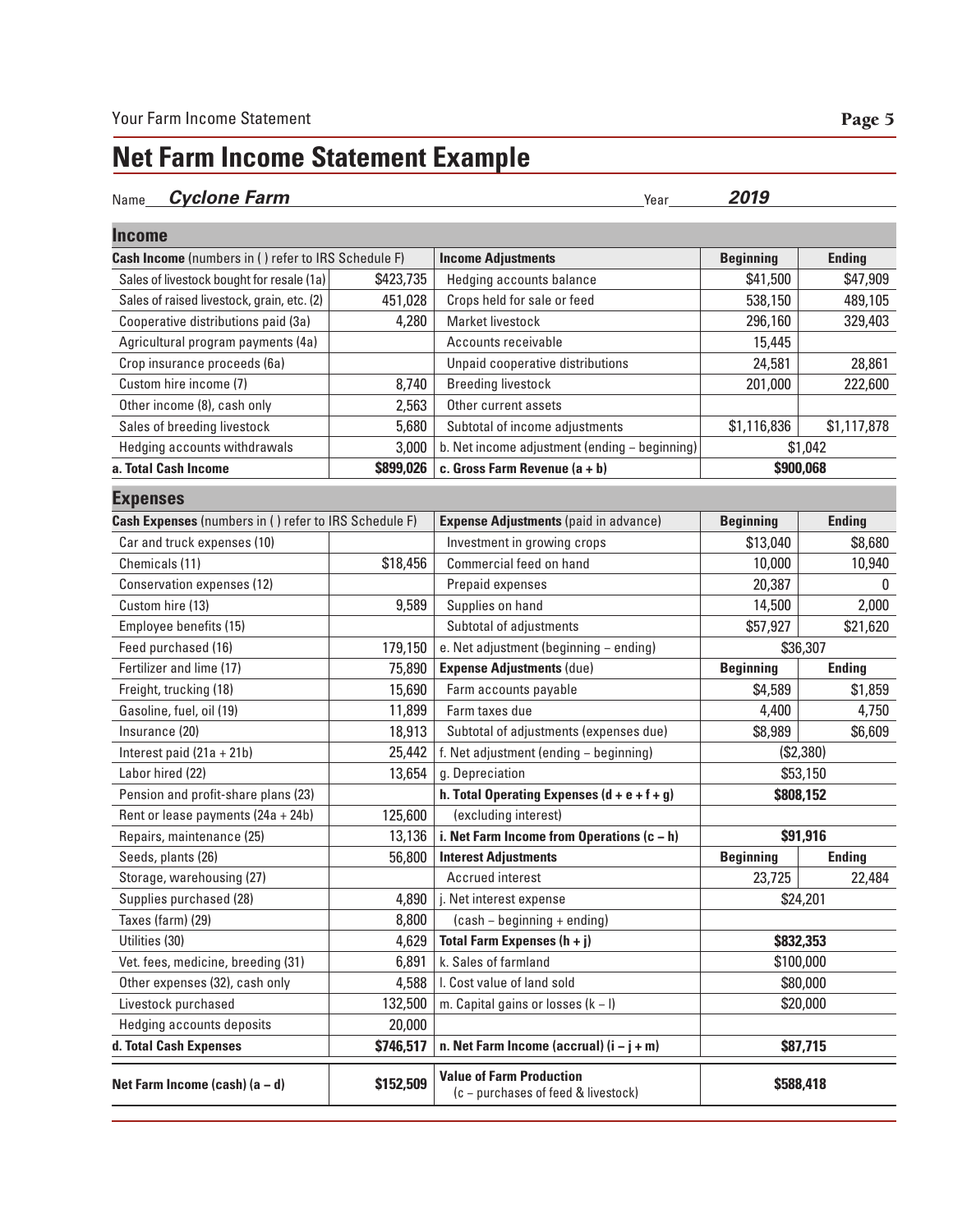## **Statement of Cash Flows Example**

| <b>Cyclone Farm</b><br>Name                                                                                     | 2019<br>Year   |                 |
|-----------------------------------------------------------------------------------------------------------------|----------------|-----------------|
|                                                                                                                 | <b>Cash In</b> | <b>Cash Out</b> |
| <b>Cash farm income and expenses (operating)</b>                                                                |                |                 |
| Total cash income (line a, net farm income statement)                                                           | \$899,026      | <b>XXX</b>      |
| Total cash expenses (line d, net farm income statement)                                                         | <b>XXX</b>     | \$746,517       |
| <b>Capital assets (investing)</b>                                                                               |                |                 |
| Sales of capital assets                                                                                         | \$106,500      | <b>XXX</b>      |
| Cost of purchases and trades                                                                                    | <b>XXX</b>     | \$102,000       |
| Loans (financing)                                                                                               |                |                 |
| New loans received                                                                                              | \$446,580      | <b>XXX</b>      |
| Principal paid on loans                                                                                         | <b>XXX</b>     | \$524,070       |
| <b>Nonfarm (withdrawals)</b>                                                                                    |                |                 |
| Nonfarm income invested in the farm business                                                                    |                | <b>XXX</b>      |
| Cash withdrawn from the farm for family living, taxes, savings, etc.                                            | <b>XXX</b>     | \$69,000        |
| Cash on hand (balance in farm checking and savings accounts, excluding hedging accounts)                        |                |                 |
| Beginning of year                                                                                               | \$6,146        | <b>XXX</b>      |
| End of year                                                                                                     | <b>XXX</b>     | \$16,665        |
| Total of cash in and cash out*                                                                                  | \$1,458,252    | \$1,458,252     |
| the through the procedure and included equative the totals for the two equipment of the engineering to be equal |                |                 |

\*If all cash transactions are included correctly, the totals for the two columns will be approximately equal.

### **Statement of Owner Equity Example**

| <b>Cyclone Farm</b><br>Name                                                                                          | 2019<br>Year                   |                                |
|----------------------------------------------------------------------------------------------------------------------|--------------------------------|--------------------------------|
|                                                                                                                      | <b>Cost Value</b>              | <b>Market Value</b>            |
| a. Farm net worth, beginning of year                                                                                 | \$1,665,962                    | \$1,820,062                    |
| (Line g, beginning net worth statement)                                                                              |                                |                                |
| b. Change in market value of capital assets (net of depreciation)                                                    | <b>XXX</b>                     | \$148,150                      |
| (Line i, ending net worth statement, market value \$166,865<br>minus cost value \$18,715                             |                                |                                |
| c. Net farm income (accrual)                                                                                         | \$87,715                       | \$87,715                       |
| (Line n, net farm income statement)                                                                                  | same value for cost and market |                                |
| <b>d. Net nonfarm withdrawals:</b> (nonfarm income invested $-$ cash withdrawn)                                      | (\$69,000)                     | (\$69,000)                     |
| (see statement of cash flows)                                                                                        |                                | same value for cost and market |
| e. Calculated change in net worth $(b + c + d)$                                                                      | \$18,715                       | \$166,865                      |
| f. Farm net worth, end of year (Line g, ending net worth statement)                                                  | \$1,684,677                    | \$1,986,927                    |
| g. Actual change in net worth $(f - a)$                                                                              | \$18,715                       | \$166,865                      |
| (line e should approximately equal line g)                                                                           |                                |                                |
| h. Percent of net farm income retained in the business this year $((c + d) / c)$                                     | <b>XXX</b>                     | 21%                            |
| i. Percent of change in market value net worth from retained earnings this year<br>(g, cost value / g, market value) | <b>XXX</b>                     | 11%                            |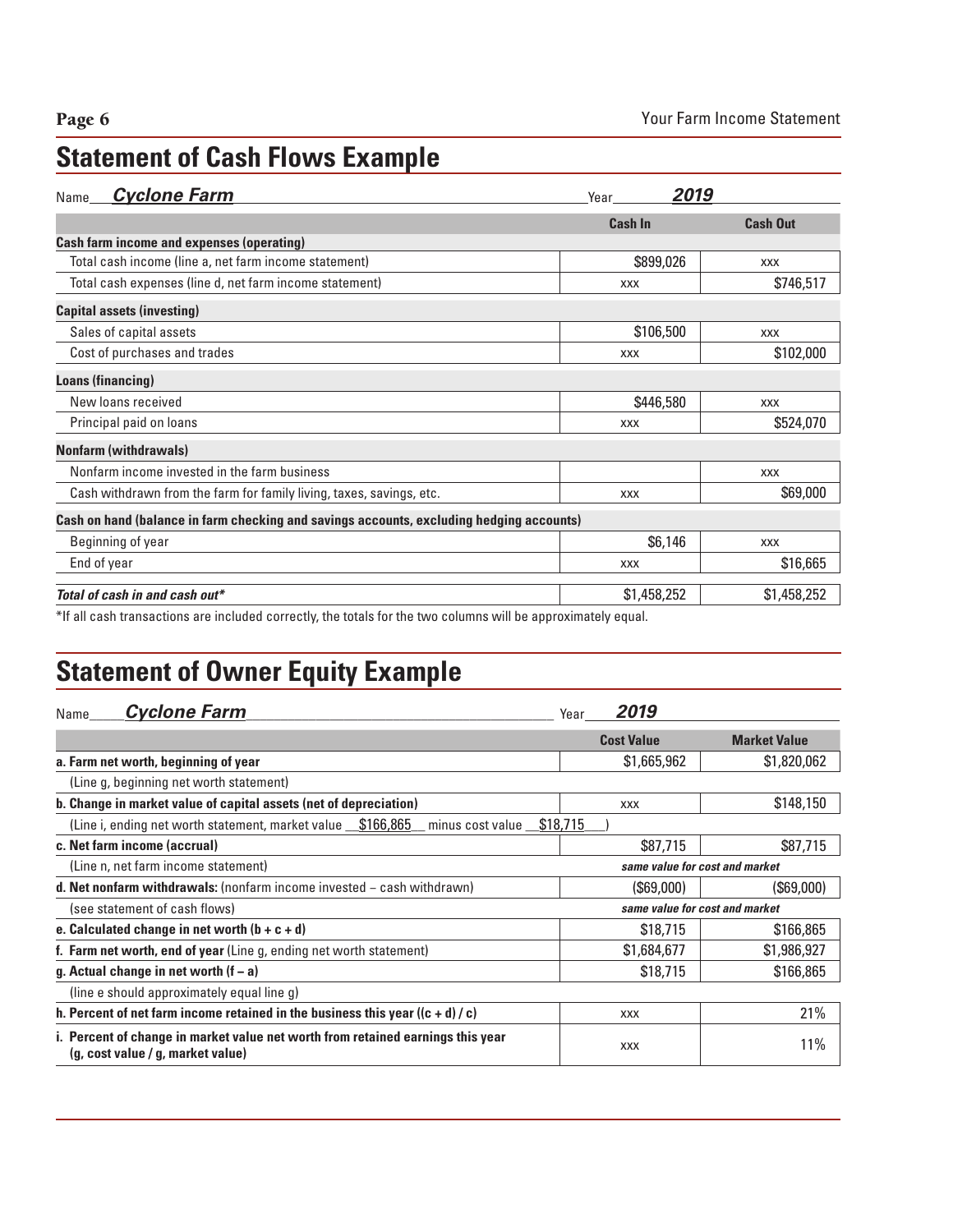### **Net Farm Income Statement**

| Name_                                                 | Year $_{-}$                                   |                  |               |
|-------------------------------------------------------|-----------------------------------------------|------------------|---------------|
| <b>Income</b>                                         |                                               |                  |               |
| Cash Income (numbers in () refer to IRS Schedule F)   | <b>Income Adjustments</b>                     | <b>Beginning</b> | <b>Ending</b> |
| Sales of livestock bought for resale (1a)             | Hedging accounts balance                      |                  |               |
| Sales of raised livestock, grain, etc. (2)            | Crops held for sale or feed                   |                  |               |
| Cooperative distributions paid (3a)                   | Market livestock                              |                  |               |
| Agricultural program payments (4a)                    | Accounts receivable                           |                  |               |
| Crop insurance proceeds (6a)                          | Unpaid cooperative distributions              |                  |               |
| Custom hire income (7)                                | <b>Breeding livestock</b>                     |                  |               |
| Other income (8), cash only                           | Other current assets                          |                  |               |
| Sales of breeding livestock                           | Subtotal of income adjustments                |                  |               |
| Hedging accounts withdrawals                          | b. Net income adjustment (ending - beginning) |                  |               |
| a. Total Cash Income                                  | c. Gross Farm Revenue $(a + b)$               |                  |               |
| <b>Expenses</b>                                       |                                               |                  |               |
| Cash Expenses (numbers in () refer to IRS Schedule F) | <b>Expense Adjustments</b> (paid in advance)  | <b>Beginning</b> | <b>Ending</b> |
| Car and truck expenses (10)                           | Investment in growing crops                   |                  |               |
| Chemicals (11)                                        | Commercial feed on hand                       |                  |               |
| Conservation expenses (12)                            | Prepaid expenses                              |                  |               |
| Custom hire (13)                                      | Supplies on hand                              |                  |               |
| Employee benefits (15)                                | Subtotal of adjustments                       |                  |               |
| Feed purchased (16)                                   | e. Net adjustment (beginning - ending)        |                  |               |
| Fertilizer and lime (17)                              | <b>Expense Adjustments (due)</b>              | <b>Beginning</b> | <b>Ending</b> |
| Freight, trucking (18)                                | Farm accounts payable                         |                  |               |
| Gasoline, fuel, oil (19)                              | Farm taxes due                                |                  |               |
| Insurance (20)                                        | Subtotal of adjustments (expenses due)        |                  |               |
| Interest paid $(21a + 21b)$                           | f. Net adjustment (ending - beginning)        |                  |               |
| Labor hired (22)                                      | g. Depreciation (Schedule $J + L + M$ )       |                  |               |
| Pension and profit-share plans (23)                   | h. Total Operating Expenses $(d + e + f + g)$ |                  |               |
| Rent or lease payments (24a + 24b)                    | (excluding interest)                          |                  |               |
| Ponsire maintananos (25)                              | i Not Form Income from Operations (a)         |                  |               |

**Expenses** Feed purchased (16) e. Net adjustment (beginning − ending) Fertilizer and lime (17) **Expense Adjustments** (due) **Beginning Ending** Freight, trucking (18) The Country of Latin and Truman accounts payable Gasoline, fuel, oil (19) Farm taxes due Insurance (20) Subtotal of adjustments (expenses due) Interest paid (21a + 21b) f. Net adjustment (ending − beginning) Labor hired (22) g. Depreciation (Schedule J + L + M) Pension and profit-share plans (23) **h. Total Operating Expenses (d + e + f + g)** Rent or lease payments (24a + 24b) | (excluding interest) Repairs, maintenance (25) **i. Net Farm Income from Operations (c − h)** Seeds, plants (26) **Interest Adjustments Beginning Ending** Storage, warehousing (27) and a set of the state of the state of the state of the state of the state of the state of the state of the state of the state of the state of the state of the state of the state of the state of t Supplies purchased (28) **j.** Net interest expense Taxes (farm) (29) (Cash − beginning + ending) Utilities (30) **Total Farm Expenses (h + j)** Vet. fees, medicine, breeding (31)  $\vert$  k. Sales of farmland Other expenses (32), cash only lack and sold l. Cost value of land sold Livestock purchased m. Capital gains or losses (k − l) Hedging accounts deposits **d. Total Cash Expenses n. Net Farm Income (accrual) (i − j + m)**

**Net Farm Income (cash) (a − d) Value of Farm Production** (c − purchases of feed & livestock)